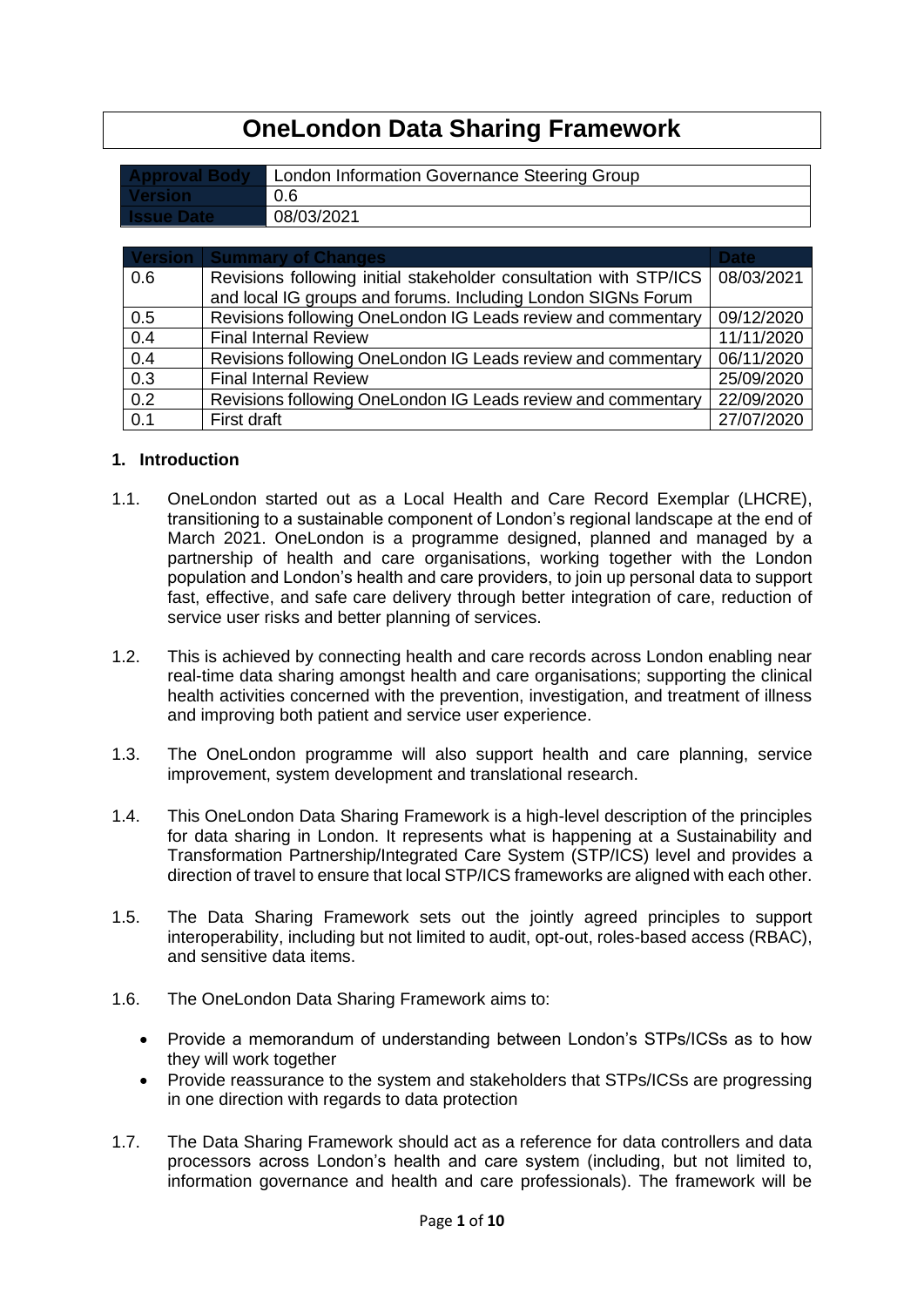supported by public-facing materials to describe its purpose and how it will be delivered.

#### **2. OneLondon Programme Structure**

- 2.1. OneLondon and the ICSs are not legal entities and are not data controllers or data processors. Nor are they granted delegated data controller responsibility.
- 2.2. The individual ICSs are partnerships that bring together providers and commissioners of NHS services across a geographical area together with local authorities and other local partners. These organisations are the data controllers. They agree to share the data of those that they provide health and care services to. Each ICS Information Governance (IG) Lead is responsible for taking any recommendations back to their local data controllers for appropriate sign-off.
- 2.3. These data controllers agree, by mutual arrangement (i.e. ICS arrangement), the means and purposes of processing personal data within their geographical boundaries. Where data is shared across a wider geographical footprint, i.e. beyond London, ICSs are responsible for these data sharing arrangements locally. These arrangements should be consistent with the principles of this OneLondon Data Sharing Framework.
- 2.4. Each ICS is a collective representation of the health and care providers (i.e. data controllers) which are party to the ICS level arrangement within a geographical boundary. These are:
	- North West London
	- North East London (East London Health and Care Partnership)
	- North Central London (North London Partners in Health and Care)
	- South East London (Our Healthier South East London)
	- South West London Health and Care Partnership
- 2.5. The data controllers in each ICS will engage with OneLondon through their own individual ICS governance structure. Each ICS is responsible for ensuring that they have an IG group that meets to discuss local and OneLondon issues.
- 2.6. Each ICS will have an appointed representative on the London Information Governance Steering Group (LIGSG) representing the views of their local providers. The appointee will provide communication between OneLondon and ICSs and vice versa (information, updates, feedback, etc.), and must therefore be given sufficient time to consult with local data controllers as necessary.

#### **3. Background to OneLondon Data Sharing Framework**

- 3.1. The Data Sharing Framework is a non-commercial and non-legally binding statement of cross-ICS data sharing principles that are predicated in data protection legislation and the common law.
- 3.2. Health and care providers have a duty to share information for the purposes of health and care where it is likely to facilitate the provision to the individual of health services or adult social care in England, and in the individual's best interests.
- 3.3. This must be undertaken in the best interests of their patients/service users and within the framework set out by the data protection legislation, Common Law Duty of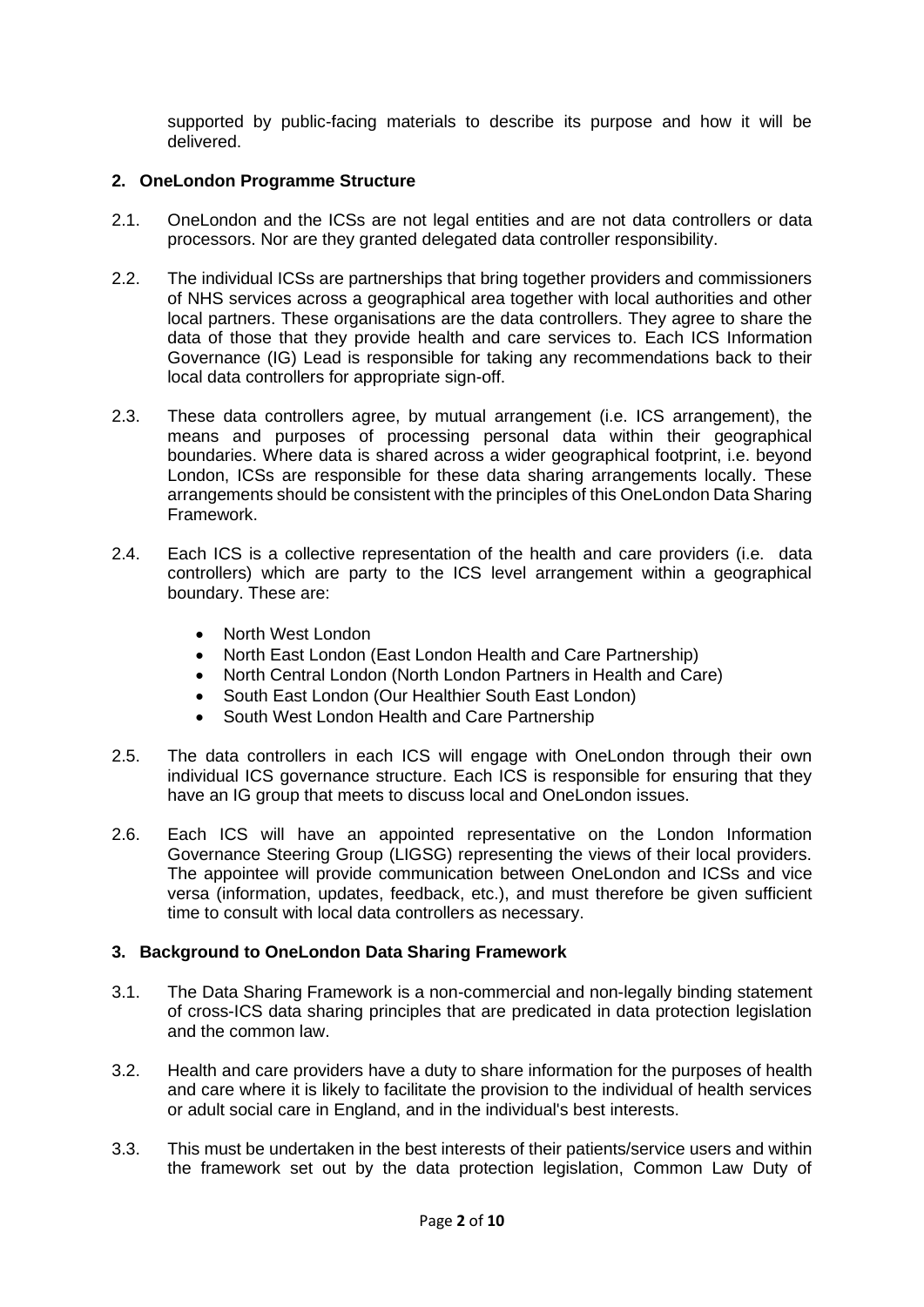Confidentiality, Caldicott Principles, and the Information Commissioner's Office Data Sharing Code of Practice.

3.4. This Data Sharing Framework summarises the legal principles and good practice guidelines placed on health and care providers within the five London ICSs for wider data sharing.

# **4. Purpose of the OneLondon Data Sharing Framework**

- 4.1. The purpose of the OneLondon Data Sharing Framework is to support improved health and care delivery across the London region. As such it sets out the jointly agreed principles to support interoperability, including but not limited to audit, opt-out, rolebased access (RBAC), and sensitive data items.
- 4.2. As an initial phase, as part of the OneLondon programme, this purpose is being achieved through a number of interoperability projects being pursued by the individual ICSs.
- 4.3. These projects shall include but not be exclusive to:
	- **Health Information Exchange** Ubiquitous data viewing by the clinician at the point of care across a range of settings through an integrated Health Information Exchange hub model.
	- **Longitudinal Care Record** Normalised longitudinal care record to support the full range of direct care, population health management, clinical improvement, analytics, and research.
	- **Personal Health Record** Patient/service user self-access to their health and care record.
	- **Data Services Layer** This provides a data service that supports population health, direct care applications, and other care systems with appropriate controls and publish and subscribe mechanisms.
	- **Use of de-identified data for Service Improvement and Planning** To develop London-wide governance of trusted local clinical improvement methodology.
	- **Use of de-identified data for Research** To provide a data approach for translational and transformational research regionally, nationally and beyond.
- 4.4. Data sharing mechanisms support the above initial projects at the ICS level between the respective health and care data controllers.
- 4.5. Each ICS has implemented data sharing arrangements between its respective data controllers with appropriate DPIAs and data processing agreements. These shall entail reference being made within ICS data sharing arrangements to the OneLondon programme as a use-case for data sharing where relevant.
- 4.6. Each individual data controller is responsible for the provision of:
	- DPIA; and
	- Privacy notices.
	- Lawful arrangements for the sharing of personal information and aggregate information.
- 4.7. Data controllers within each ICS are responsible for the quality and coverage of the materials that articulate the sharing of data as part of the OneLondon initiative.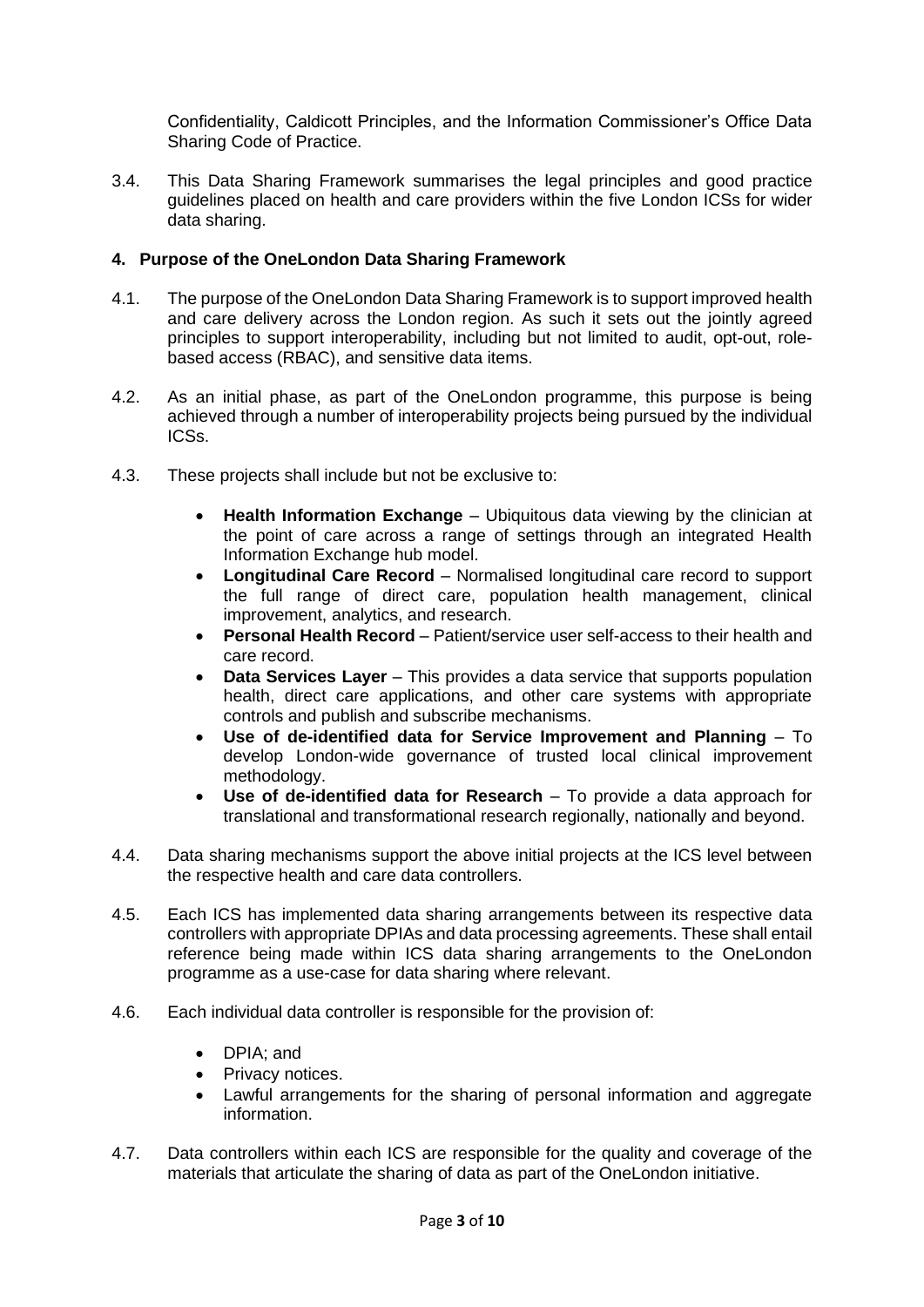- 4.8. Data controllers are responsible for discharging their obligations that are assured through the Data Security and Protection Toolkit and compliance with all NHS and legal obligations and requirements. These assurance processes are monitored via individual ICS arrangements.
- 4.9. Any new, changed or de-listed data controller is managed within the appropriate ICS in line with the jointly agreed principles set out in this Data Sharing Framework.
- 4.10. ICS arrangements determine the geographical scope for data sharing under the OneLondon Data Sharing Framework.

#### **5. Participation to the OneLondon Programme**

- 5.1. ICSs participating in the sharing of personal data for the purposes of the OneLondon programme are responsible for uploading relevant documentation to the Data Controllers Console (the 'DCC'). This is the platform for health and care organisations in London to store, update and track the status of data sharing.
- 5.2. The documents which are required to be uploaded on to the DCC include any relevant data processing agreement(s) and data sharing use-case(s) including, the data controllers party to a data sharing use-case within the ICS.

## **6. Access and control**

- 6.1. This Framework describes a joint agreement between ICS partners to the implementation of appropriate access controls by the data controllers. More detailed requirements shall be subject to LIGSG approval routes.
- 6.2. This Framework describes a joint agreement between ICS partners for privacy monitoring arrangements to ensure the appropriate implementation of access controls and to interrogate accesses to systems. More detailed requirements shall be subject to LIGSG approval routes.
- 6.3. All data controllers shall utilise role-based access controls (RBAC) to access any OneLondon system. The RBAC must comply with NHS Digital RBAC standards.

#### **7. Use of fully de-identified data for planning and translational research**

- 7.1. This Framework describes a joint agreement between ICS partners to the implementation of appropriate controls on the use of fully de-identified data for planning and translational research in a manner consistent with the National Data Opt Out:
	- Each request to access de-identified data is documented and reviewed by an appropriate multidisciplinary data access group to ensure that there is compliance with data protection legislation and supports healthcare knowledge and improvement.
	- The data will be accessed in an environment that is secure, accredited, monitored and prevents unauthorised use.
	- There is no syndication, extraction, or transfer of data without appropriate data sharing and/or data processing agreements that fully articulate legal responsibilities.
	- Data is not sold (this includes gifts given in lieu).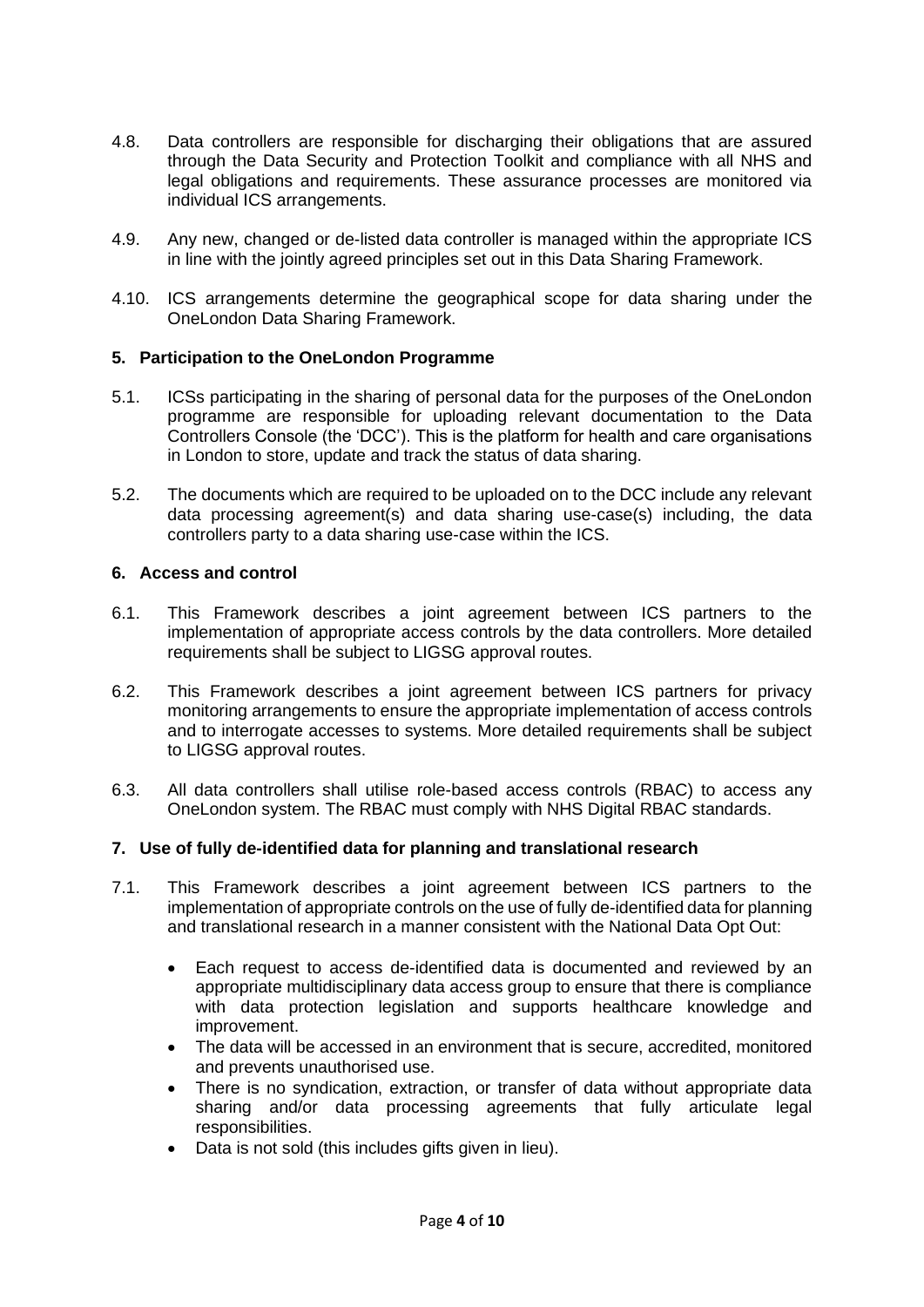# **APPENDICES**

## **Appendix I. Examples of data to be shared**

The following table sets out summary examples of the data to be shared across all of the interoperability objectives to facilitate the OneLondon initiative with appropriate de $i$ dentification controls<sup>1</sup> where data is to be used for non-direct care / secondary purposes.

| <b>Data Subjects</b>         | Patients / service users treated in London by an NHS              |  |
|------------------------------|-------------------------------------------------------------------|--|
|                              | <b>Provider</b>                                                   |  |
| <b>Type of Data</b>          | Personal Data and healthcare data                                 |  |
| <b>Example of Data</b>       | Demographic data: Name; Address; Postcode; Date of Birth;         |  |
| <b>Categories</b>            | Age; Sex; Contact Details; Physical Description' NHS Number       |  |
|                              | (consistent identifier); Next of Kin details                      |  |
| <b>Special Category Data</b> | All health data except where restricted by Statute; Ethnicity;    |  |
|                              | genetic information; or where a patient/service user has          |  |
|                              | requested restriction, e.g. Transgender                           |  |
| <b>Volume</b>                | All relevant health data except where restricted by Statute to be |  |
|                              | made available.                                                   |  |
| <b>Frequency</b>             | Real-time/near real-time calling of data from local NHS Provider  |  |
|                              | systems by requesting NHS provider at point of care.              |  |

#### **Appendix II. Lawful Basis for Data Sharing**

#### **1. Introduction**

- 1.1. The sharing and processing of personal data and special category data, as part of the data processing, is regulated by the Data Protection Act 2018 and other applicable legislation.
- 1.2. Personal Data is shared and processed for the purposes of the OneLondon programme in accordance with the principles relating to processing under Article 5 GDPR, and where a clear lawful basis is set out under Articles 6 and 9 GDPR for personal data and special category data, respectively.
- 1.3. The rules for data processing amongst NHS Health and Social Care Providers are:

| Article 6(1) UK GDPR                                                                                   | Article 9(2) UK GDPR (and Schedule 1<br>to the Data Protection Act 2018                                                                                            |
|--------------------------------------------------------------------------------------------------------|--------------------------------------------------------------------------------------------------------------------------------------------------------------------|
| (c) The processing is necessary to comply with (c) The processing is necessary to<br>legal obligations | protect the vital interests of the data<br>subject or of another natural person<br>where the data subject is physically or<br>legally incapable of giving consent. |

<sup>&</sup>lt;sup>1</sup> In accordance with the ICO's Anonymisation: managing data protection risk code of practice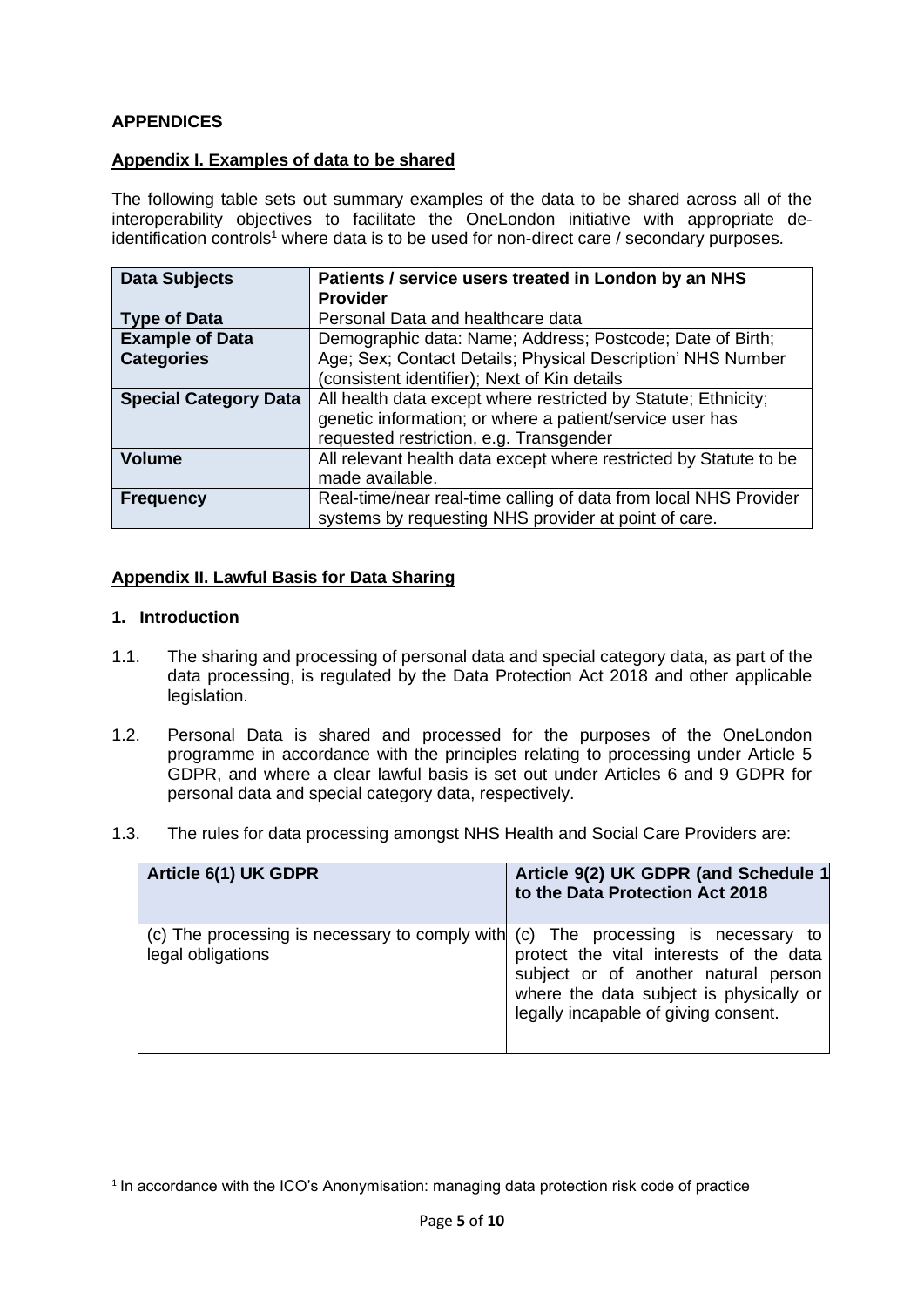| (d) The processing is necessary to protect the<br>vital interests of the data subject or another<br>person                                                                       | (g) the processing is necessary for<br>reasons of substantial public interest, on<br>the basis of UK or EU law (for instance,<br>the discharge of statutory functions)                                                                                                                                                                                                                                                                                                                           |
|----------------------------------------------------------------------------------------------------------------------------------------------------------------------------------|--------------------------------------------------------------------------------------------------------------------------------------------------------------------------------------------------------------------------------------------------------------------------------------------------------------------------------------------------------------------------------------------------------------------------------------------------------------------------------------------------|
| (e) The processing is necessary for the<br>performance of a task carried out in the public<br>interest or in the exercise of official authority<br>vested in the data controller | (h) processing is necessary for the<br>purposes of preventive or occupational<br>medicine, for the assessment of the<br>working capacity of the employee,<br>medical diagnosis, the provision of health<br>or social care or treatment or the<br>management of health or social care<br>systems and services (in accordance<br>with Schedule 1 paragraph 2 to the Data<br>Protection Act 2018).                                                                                                  |
|                                                                                                                                                                                  | (i) processing is necessary for reasons of<br>public interest in the area of public<br>health, including ensuring high standards<br>of quality and safety of healthcare (in<br>accordance with Schedule 1 paragraphs<br>2 and 3 to the Data Protection Act 2018).                                                                                                                                                                                                                                |
|                                                                                                                                                                                  | (j) processing is necessary for archiving<br>purposes in the public interest, scientific<br>historical<br>research<br>purposes<br>$\alpha$<br>or<br>statistical purposes in accordance with<br>Article 89(1) based on Union or Member<br>State law which shall be proportionate to<br>the aim pursued, respect the essence of<br>the right to data protection and provide<br>for suitable and specific measures to<br>safeguard the fundamental rights and the<br>interests of the data subject. |

#### **2. The Health and Social Care Act 2012 (as amended by the Health and Social Care (Safety and Quality) Act 2015)**

- 2.1. Health and Care Providers are supported by s. 251B of the Health and Social Care Act (as amended by the Health and Social Care (Safety and Quality) Act 2015) to share personal data where it facilitates health and/or social care for an individual and is in the individual's best interests. However, this legal basis for disclosure can only be relied upon in the above two circumstances and on a case-by-case scenario.
- 2.2. The GDPR / Data Protection Act 2018, Article 9(2)(h) is the permissive legislation which allows for disclosure of information between relevant bodies in relation to relevant information, as opposed to the Health and Social Care (Safety and Quality) Act 2015 which states that health and care providers can disclose confidential information in respect of the two circumstances that are mentioned above.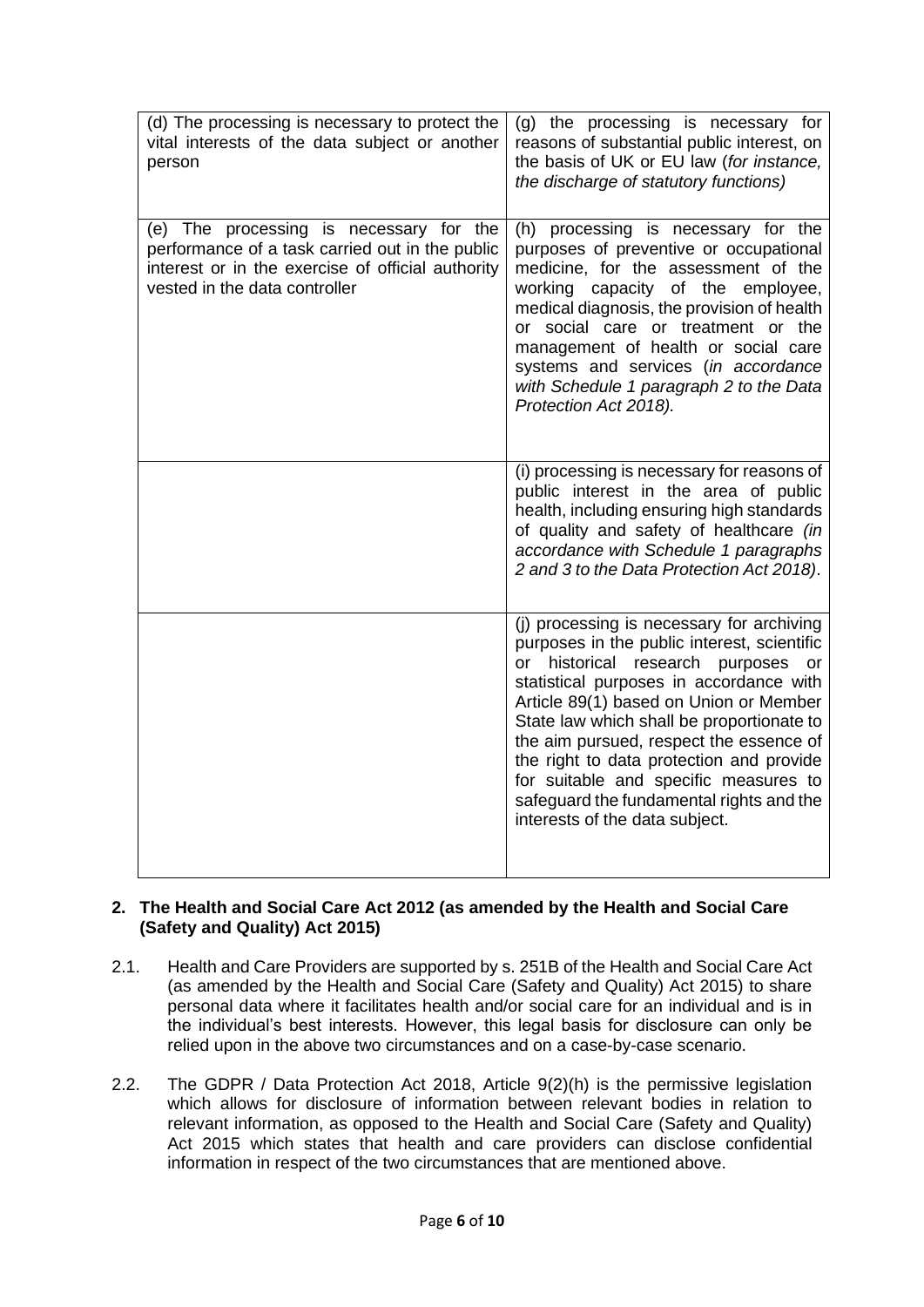# **3. Other Relevant Legislation**

3.1. Further laws and regulations by which health and care providers are bound set out the supplementary requirements around the use of personal confidential data. These include, but are not limited to, legislative changes in relation to COVID-19, the NHS Act 2006, Health and Social Care Act 2012, the Human Rights Act 1998, the Common Law Duty of Confidentiality. Health and Care providers are bound by the Access to Health Records Act 1990 as regards the sharing and processing of deceased patient / service user's data.

## **4. Common Law Duty of Confidentiality**

- 4.1. The dissemination and sharing of confidential information amongst health and care providers and their data processors is lawful and the common law duty of confidence is discharged where there is a statutory provision permitting such disclosure. The UK GDPR sets out in Article 9(2)(h), assuming Article 6 is complied with, that processing is permitted where it is necessary for the purposes of preventive or occupational medicine, for the assessment of the working capacity of the employee, medical diagnosis, the provision of health or social care or treatment or the management of health or social care systems and services.
- 4.2. Data sharing under the OneLondon Framework is considered to fall within the reasonable expectation of the data subjects insofar as this is sharing to support direct care under the Health and Social Care (Safety and Quality) Act 2015. Public deliberation in the use of health and care data has been undertaken in support of OneLondon to support the commitment to respecting the reasonable expectations of patients/service users.

#### **5. Data Protection Arrangements**

- 5.1. Each individual data controller has a legal duty to uphold the rights and freedoms of data subjects.
- 5.2. Each data controller is responsible for the management of subject access requests and upholding all data subjects' rights. Data controllers have a responsibility to coordinate with relevant data processors.
- 5.3. As part of this Data Sharing Framework, ICS partners commit to appropriate transparency arrangements in line with their current local ICS arrangements.
- 5.4. ICS-based digital projects will be subject to data controller-led Data Protection Impact Assessments (DPIAs) and transparency requirements coordinated at ICS governance groups. Where data flows between ICS partners across London and between ICSs, data controllers may agree to subject proposals to a joint shared DPIA.

#### **Management of Data Subjects' Rights**

#### **6. Right to be informed**

*6.1. Each data controller shall ensure patients and service users are informed of the processing and sharing of their data and the rights that they have in relation to this.*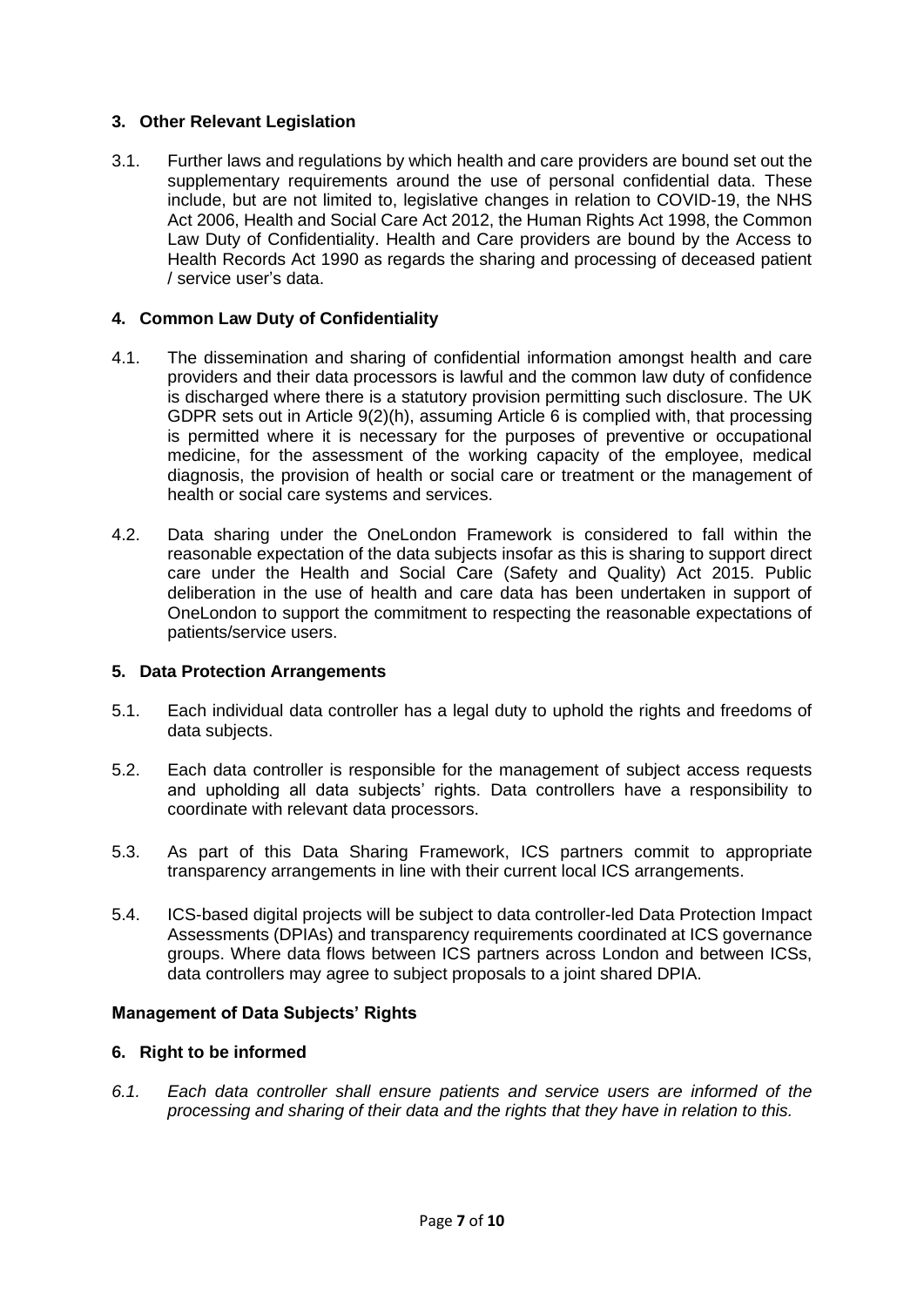- 6.2. This requires data controllers to publish appropriate fair processing information (typically via a privacy notice) which includes reference to data sharing for the purposes of health and care provision.
- 6.3. Each data controller shall be responsible for the provision of their own privacy notices in accordance with the ICO guidance on privacy notices and the DSP Toolkit.

# **7. Right of Access**

- *7.1. Patients and service users have the right to obtain access to their personal data.*
- 7.2. The OneLondon programme is not a data controller, nor is an ICS. As such, any subject access request made by a patient/service user must be directed to a data controller.
- 7.3. The data controller in receipt of the subject access request is required first to check whether any personal data of the person seeking information is being processed.
- 7.4. The Longitudinal Health and Care Record should be accessible to all data controllers within each ICS, dependent on use and access controls.
- 7.5. Where a subject access request is made to a data controller that does not hold a legitimate relationship with the patient/service user, there will be nothing to disclose.
- 7.6. Each individual data controller is responsible for communicating directly with any individual undertaking a subject access request unless the data being requested falls outside of data controllership / joint data controllership.
- 7.7. Where data is being processed, the data controller is required to discharge the subject access request whilst observing the provisions of the DPA 2018 / GDPR.
- 7.8. This requires all subject access requests to be discharged by the data controllers as per the law. Health and care organisations are required by the DSP Toolkit to maintain metrics of subject access request response performance and compliance.

## **8. Right to Rectification**

- *8.1. Patients/service users are entitled to have their personal data rectified if it is factually inaccurate or incomplete. However, where clinical information is challenged as being* inaccurate or incomplete, the decision to rectify this must be clinically-led by the *relevant treating consultant*. *In these instances, a note of question / issue raised will be recorded against the relevant details.*
- 8.2. In practical terms, data controllers receiving rectification requests must ensure that the data controller responsible for the source system is made aware of, and implements, the rectification request whilst observing the provisions of the DPA 2018 / GDPR. This includes taking clinical responsibility for the accuracy of data and any decision to rectify a record. This process will be managed in place with current local arrangements.

#### **9. Right to Erasure**

*9.1. Patients/service users are entitled to have their personal data erased at their request in a limited number of circumstances. However health and care providers will not*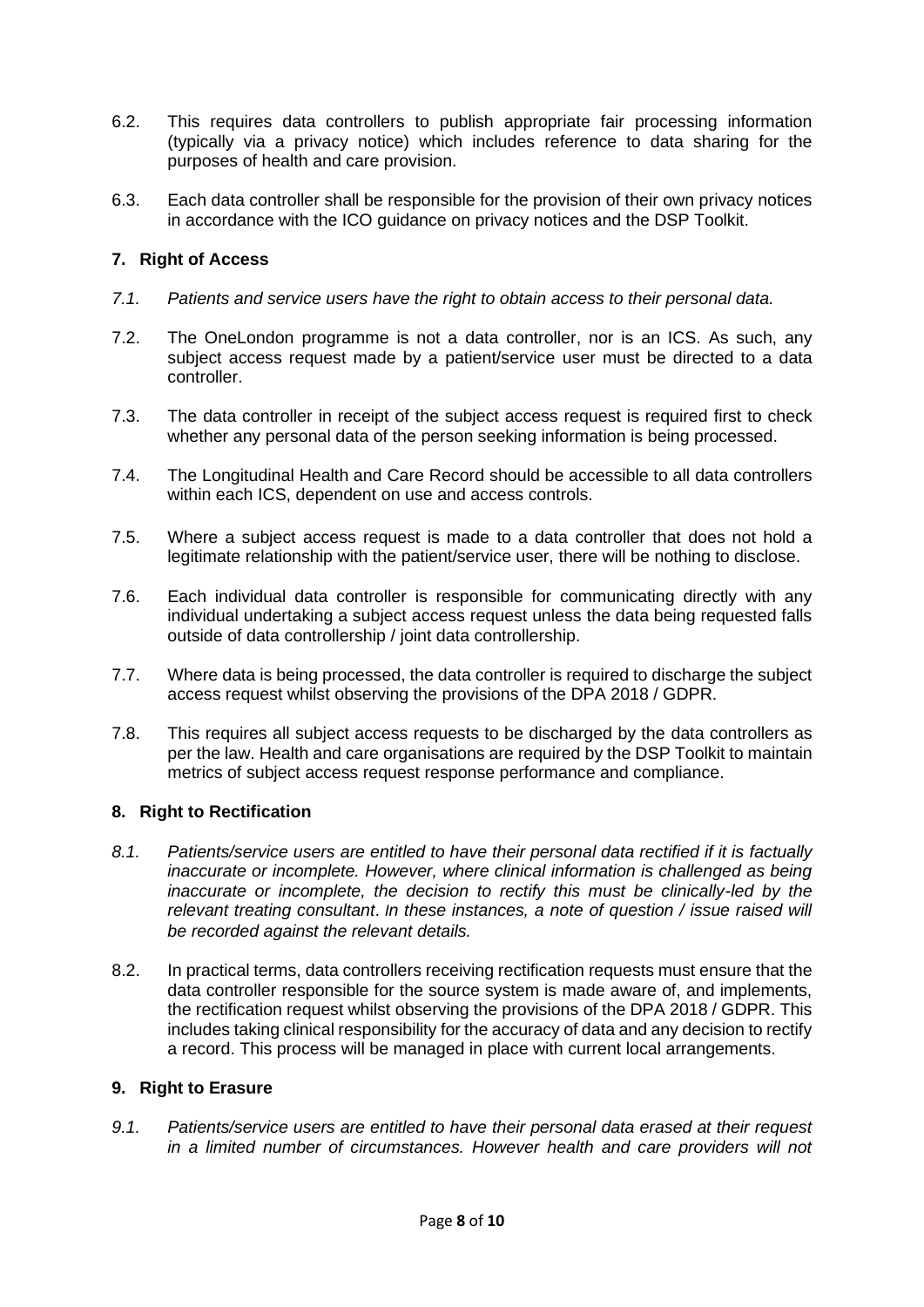*'erase' personal data where that processing is necessary for reasons of public interest in the areas of provision of healthcare, public health, and/or scientific research.* 

9.2. Where the erasure request covers data from a source system of another joint data controller, the request must be lodged with the source data controllers and monitored by the receiving data controller.

## **10. Right to Restrict Processing**

- *10.1. Patients/service users have the right to compel organisations to continue to store personal data but not process it any further, at their request. However, health and care providers will not restrict the processing of personal data where that processing is necessary for reasons of public interest in the areas of provision of healthcare, public health, and/or scientific research.*
- 10.2. It is the responsibility of the data controller to manage this within their local system and not as part of the shared care record.

## **11. Right to Object**

- *11.1. Individuals have the right to object to: Processing based on legitimate interest or performance of a task in the public interest/exercise of official authority; direct marketing; and/or, processing for the purposes of scientific/historical research and statistics.*
- 11.2. When an individual raises an objection, the receiving data controllers are obliged to provide a response. Where the objection covers data from a source system of another joint data controller, the request must be lodged with the source data controllers and monitored by the receiving data controller.

#### **12. Right related to automated decision making and profiling**

- 12.1. This right provides safeguards for individuals against the risk that a potentially damaging decision is taken without human intervention.
- 12.2. The OneLondon programme does not currently include any systems in which decisionmaking is made without human intervention.

#### **13. The National Data Opt-Out**

- 13.1. The National Data Opt-Out applies only to the secondary use of identifiable personal data (i.e. non-direct care purposes).
- 13.2. Each individual data controller providing or coordinating publicly funded healthcare in England is responsible for compliance with the National Data Opt-Out.
- 13.3. Data controllers within each individual ICS are responsible for ensuring the services and systems are compliant with the National Data Opt-Out in their commissioning and designing of care systems.
- 13.4. The National Data Opt-Out does not apply to information that is anonymised in line with the ICO Code of Practice on Anonymisation or is aggregate or count-type data.

## **14. Freedom of Information Requests**